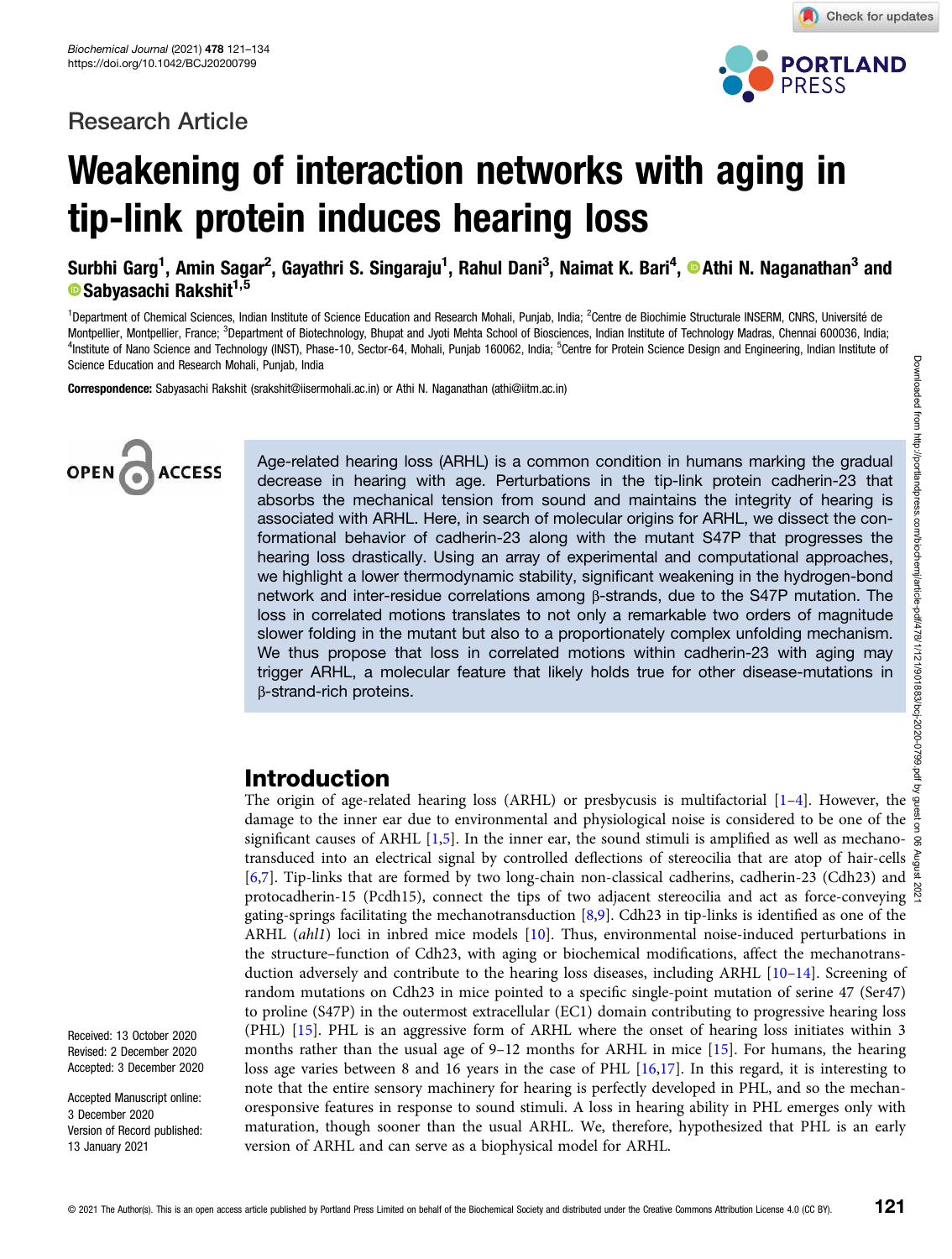Mis-sense mutations that cause diseases or those that play a significant role in the development of disease phenotype majorly involve charge neutralization, charge reversal or reversal of polarity [18]. For transmembrane proteins, the frequency of non-polar to non-polar conversions is equally frequent among disease-associated mutations. Among all mutations to proline, serine to proline is the second most-frequent in disease associative mutations in transmembrane proteins [19]. For other proteins, mutation of serine is less frequent. While the mutation of proline to serine is still reported, mutation from serine to proline is not frequent, and its association with diseases is rare [20,21]. How do mutations to proline lead to hearing loss progression is thus an important aspect to decipher. In general, proline mutations result in complex and context-dependent kinetic, structural, and functional outcomes [22]. While the stereochemical rigidity in the pyrrolidine ring increases protein stability by reducing the conformational entropy of the unfolded state, the imide group of proline often destabilizes proteins due to the loss of main-chain hydrogen bonds and hydrophobic interactions [23]. The resulting delicate balance between the entropic free energy changes from the stereochemical rigidity of pyrrolidine and the enthalpic energy loss from the fewer intramolecular interactions determines the thermodynamic stability effect of proline substitution in proteins. The effect of proline on the folding kinetics of proteins is equally complex. Peptidyl-prolyl cis-trans isomerization in in vitro folding experiments often results in distinct phases that can, in turn, slow down folding [24]. On the other hand, proline could also equally affect the native state dynamics thus contributing to non-intuitive emergent effects driven by the weak non-covalent and pliable nature of the intramolecular interaction network [25].

Mutations in the extracellular regions do not affect the cellular signaling. Moreover, the stereochemical alterations in Cdh23 caused by S47P mutation do not contribute to any obvious structural change that can destabilize the tip-link complex [15,26]. Specifically, the corresponding X-ray crystal structures of the wildtype (WT) (4AQ8) and mutant (S47P) (4AQE) reveal a  $C_{\alpha}$  and all-atom RMSD of 0.62 Å and 0.65 Å, respectively [26]. In vitro measurements of the binding-affinity of the tip-link complex [26] or the mechanoresponsive behavior of the complex do not result in any significant change on S47P mutation (Supplementary Figure S1). These observations raise questions on the molecular mechanisms through which the S47P mutation contributes to hearing loss at an early age. Since there is no difference in the stability of the tip-link complex which involves two outermost extracellular (EC) domains, here we focus our study on the most extracellular domain (i.e. Cdh23-EC1, Figure 1A) where the mutation is present. We address this question through an array of quantitative ensemble measurements, theoretical modeling, all-atom molecular dynamics (MD) and steered MD simulations that interrogate the mechanical stability, thermodynamic stability, dynamics and kinetics of the mutant compared with the WT. Contrary to the disease mutation, S47 is evolutionarily replaced by Val (V47) (Supplementary Figure S2) in some vertebrates imparting a significantly better sensitivity in hearing at low-frequency sound than humans [27,28]. To highlight the contextual effect of the disease mutation, we compare the properties of V47-variant with the other two variants. Overall, we show how multiple properties of the protein are affected through a single-point mutation thus providing a glimpse of the molecular origins of disease phenotype, with application to progressive hearing loss.

# Materials and methods

# Protein expression and purification

Three variants of the outermost extracellular domain EC1 (O24 to D124) of mouse Cdh23 (NP\_075859.2) — WT, S47P and V47 — are cloned in pET21a vector (Novagen) between Nde1 and Xho1 restriction sites. We considered the Q24 as Q1 in our experiments as residues 1–23 are signal peptides and are cleaved off after anchoring to the membrane. The recombinant proteins are expressed in E. coli BL21 Codon Plus (DE3)-RIPL (Stratagene, U.S.A.) cells as reported previously [26]. The proteins are first affinity-purified using Ni-NTA beads (Qiagen) and refolded from 8 to 0 M urea buffer using a reported refolding protocol [29]. Finally, the refolded fractions are re-filtered using size exclusion chromatography in 25 mM HEPES 25 mM KCl, 100 mM NaCl, and 2 mM CaCl<sub>2</sub> (pH 7.5) buffer using Superdex 200 column (GE Healthcare) (Supplementary Figure S3c).

# Differential scanning calorimetry

Differential scanning calorimetry (DSC) experiments are carried out in 1 mM HEPES buffer at pH 7.4 containing 10 mM NaCl and 2 mM CaCl<sub>2</sub> in a Microcal VP-DSC instrument (Malvern, U.K.). Several water-water and buffer–buffer scans are acquired before the protein scan to equilibrate the cells. The protein scans are acquired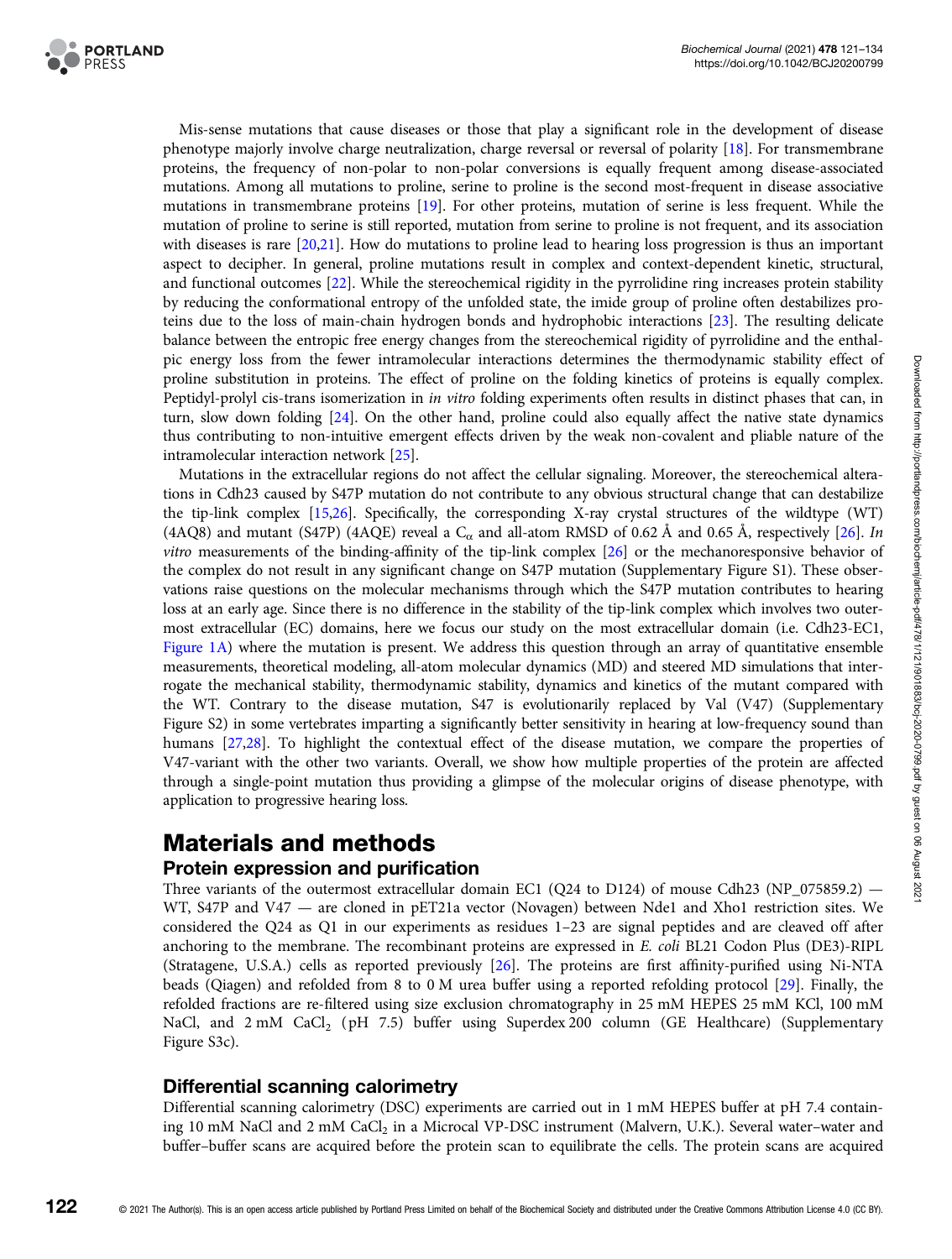





(A) Ribbon diagrams of Cdh23-EC1 WT (4AQ8) and S47P (4AQE). P47 is marked in spheres and encircled in blue. (B) Scanning calorimetry profiles (circles) together with fits from the bWSME model (solid lines). (C,D) Thermal (C) and chemical unfolding (D) of cadherin variants as monitored by far-UV CD and intrinsic tryptophan fluorescence, respectively. The data are normalized to estimate unfolded populations (see Methods). The shaded portions (black (WT) and red (S47P)) mark the standard error of mean (SEM) from experimental repeats. (E) One-dimensional free energy profiles predicted by the bWSME model highlighting the unfolded (U), intermediate (I), and native states (N). (F) Free energy landscape of the WT from the bWSME model as a function of the number of structured blocks in the N- or C-terminus.

at a concentration of ∼11.2 μM and ∼15.1 μM for the WT and S47P mutant, respectively, at a scan rate of 1 K/min. The absolute heat capacity is calculated using the method of Sanchez-Ruiz and co-workers [30].

#### Circular dichroism (CD)

CD spectra for the proteins are collected in CD buffer  $(1 \text{ mM HEPES}, 10 \text{ mM NaCl}, \text{ and } 2 \text{ mM CaCl}$ , pH 7.5) using Chirascan (Applied Photophysics) spectrophotometer attached with a Peltier system. The FUV CD spectra for all variants show two troughs as expected, negative peak maxima at ∼230 nm, typical feature for β-turns and a relatively weaker trough at ∼215 nm for β-strands (Supplementary Figure S3a). The temperature unfolding experiments are carried out using 25 μM of proteins and the temperature is varied from 295 to 365 K at an interval of 5 K. The spectra are collected from 260 to 205 nm in a quartz cuvette with a path length of 1.0 mm. The mean residue ellipticity (MRE) at a wavelength of 215 nm is plotted against temperature and the fraction of unfolded protein with temperature is calculated using the following equation:

$$
\alpha = \frac{(\theta_T - \theta_u)}{(\theta_u - \theta_f)}\tag{1}
$$

where  $\alpha$  is the fraction of unfolded protein,  $\theta_T$  is the observed ellipticity at any temperature,  $\theta_f$  is the ellipticity of the native protein and  $\theta_u$  is the ellipticity of the unfolded protein.  $T_m$  is estimated from the peak-maximum of the normalized first derivative plot of  $\alpha$  w.r.t. temperature.

#### Steady state intrinsic tryptophan fluorescence

The thermal and chemical unfolding using fluorescence are performed in Jobin-Yvon Fluoromax-4 spectrofluorometer. In total, 10  $\mu$ M of proteins are used. The intrinsic fluorescence spectra for all variants show peak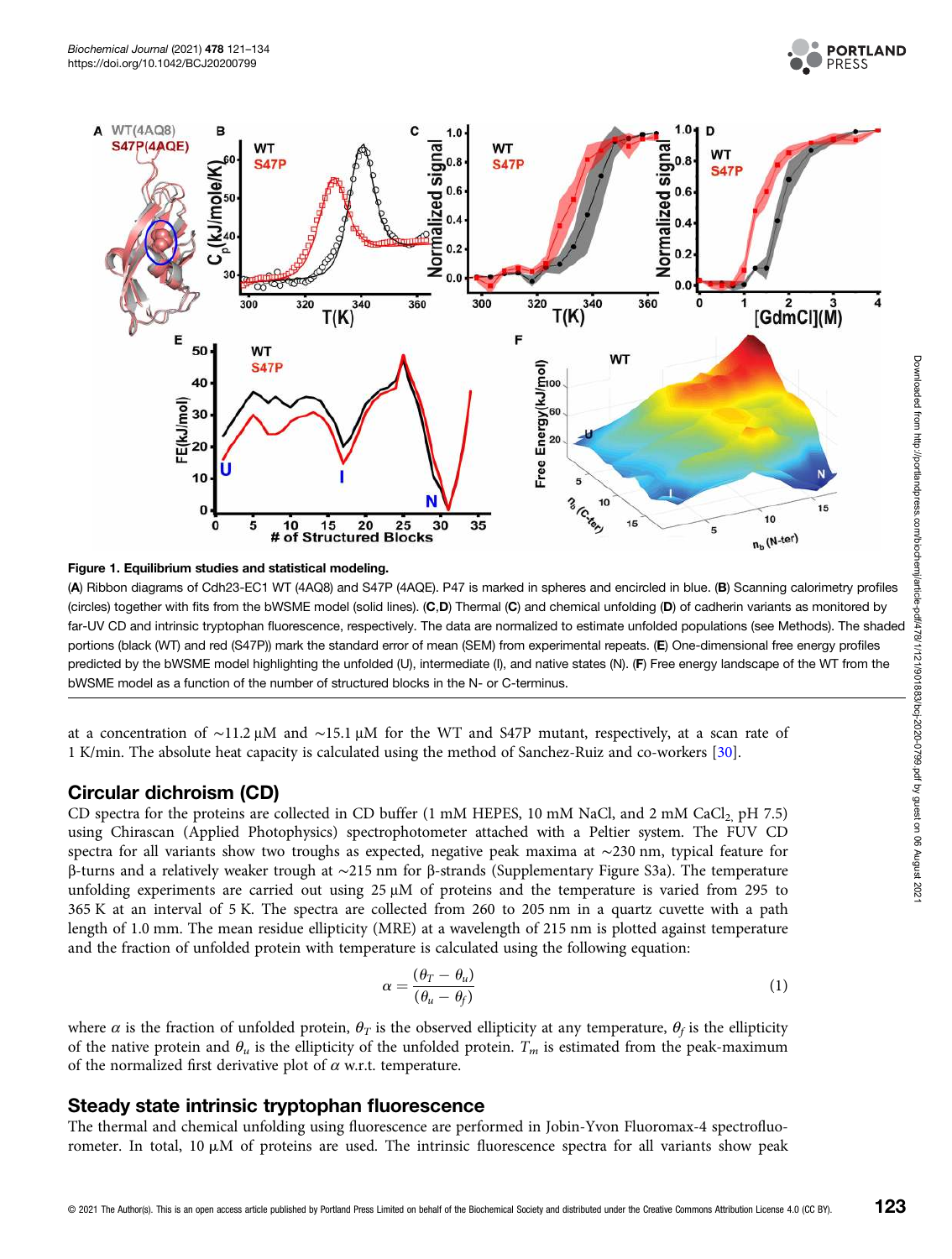

maxima at 338–339 nm, appearing from a single tryptophan at the 66th position (W66). Identical fluorescence emission for all variants indicate the exposure of W66 to solvent of the same extent. (Supplementary Figure S3b). For the temperature-dependent unfolding studies, the temperature is ramped from 295 to 365K at 5 K interval and with an equilibration time of 2 min. The protein samples are excited at 295 nm and emission spectra are collected from 315 to 450 nm. Following equation (1), the fraction of unfolded protein  $(F_u)$  is estimated from the red-shift in the wavelength of peak maxima and plotted with temperature.  $T_m$  is obtained from the normalized first derivative of  $F_u$  with respect to temperature.

For chemical denaturation, the concentration of GdmCl is varied from 0.5 to 4.0 M at 0.5 M interval and the fluorescence spectra are recorded at each concentration. Following equation (1), the fraction of unfolded protein  $(F_u)$  is estimated from the red-shift in the wavelength of peak maxima and plotted with the concentration.  $C_m$  is obtained from the normalized first derivative of  $F_u$  with respect to [GdmCl].

#### Stopped-flow kinetics measurement

Stopped-flow kinetics experiments are carried out using a Chirascan (Applied Photophysics) spectrometer, connected to a stopped-flow apparatus (SF. 3; Applied Photophysics). For refolding, the proteins in the denaturant buffer (25 mM HEPES, 25 mM KCl, 100 mM NaCl, 2 mM CaCl<sub>2</sub>, 4 M GdmCl (pH 7.5)) are mixed to the refolding buffer (25 mM HEPES 25 mM KCl, 100 mM NaCl, 2 mM CaCl<sub>2</sub> and xM GdnCl  $(x=0-1.4)$  (pH 7.5)) at a ratio of 1 : 10. The dead time of mixing is ∼3 ms The final protein concentration is maintained at 10 mM. The samples are excited at 295 nm and fluorescence emissions are monitored using a 320 nm bandpass filter. The emission is recorded for 10 s and 10 traces are acquired for every GdmCl concentration. The average refolding time-traces are analyzed by fitting the data to a bi-exponential time-dependence from which rates and amplitudes are extracted.

### Coarse-grained pulling simulations

We used the self organizing polymer (SOP) [31] model as implemented in the program (SOP-GPU) [32] for coarse-grained pulling simulations. Briefly, this model describes each residue by a single interaction centre (at  $C_{\alpha}$  position). The total potential energy for a conformation is given by

$$
V_{\mathrm{T}} = V_{\mathrm{FENE}} + V_{\mathrm{NB}}^{\mathrm{ATT}} + V_{\mathrm{NB}}^{\mathrm{REP}}
$$

$$
V_{\text{FENE}} = -\sum_{i=1}^{N-1} \frac{k}{2} R_0^2 \log \left( 1 - \frac{(r_{i,i+1} - r_{i,i+1}^{\circ})^2}{R_0^2} \right)
$$
  

$$
V_{\text{NB}}^{\text{ATT}} = \sum_{i=1}^{N-3} \sum_{j=i+3}^{N} \varepsilon_h \left[ \left( \frac{r_{ij}^{\circ}}{r_{ij}} \right)^{12} - 2 \left( \frac{r_{ij}^{\circ}}{r_{ij}} \right)^6 \right] \Delta_{ij}
$$
  

$$
V_{\text{NB}}^{\text{REP}} = \sum_{i=1}^{N-2} \varepsilon_1 \left( \frac{\sigma_{i,i+2}}{r_{i,i+2}} \right)^6 + \sum_{i=1}^{N-3} \sum_{j=i+3}^{N} \varepsilon_1 \left( \frac{\sigma}{r_{ij}} \right)^6 (1 - \Delta_{ij})
$$

The first term,  $V_{\text{FENE}}$  is the finite extensible nonlinear elastic potential which describes the backbone connectivity.  $r_{i,i+1}$  is the distance between the neighboring residues *i* and *i*+1 with  $r^0_{i,i+1}$  being the corresponding distance in the native state. N is the total number of residues in the protein. The second term,  $V_{NB}^{\text{ATT}}$ , describes the attractive potential between the residues which are closer than the defined criterion. In all the simulations, this criterion is set as any residues which have  $C_{\alpha}$  atoms closer than 8 Å or any side-chain heavy atoms closer than 5.2 Å. The value of  $\varepsilon_h$  is set to 1.5 kcal/mol for both WT and S47P. The third term,  $V_{\text{NB}}^{\text{REP}}$ , describes all the non-native interactions, which are repulsive.

The crystal structure of the mouse cadherin23 (cdh23) EC1 domain (PDB ID: 4AQ8) is used for the wild type (WT) protein. For S47P, the same segment is extracted from the crystal structure of the complex of Cdh23 EC12 and pcddh15 EC12 (PDB ID: 4AQE). Before starting the pulling simulations, 100 independent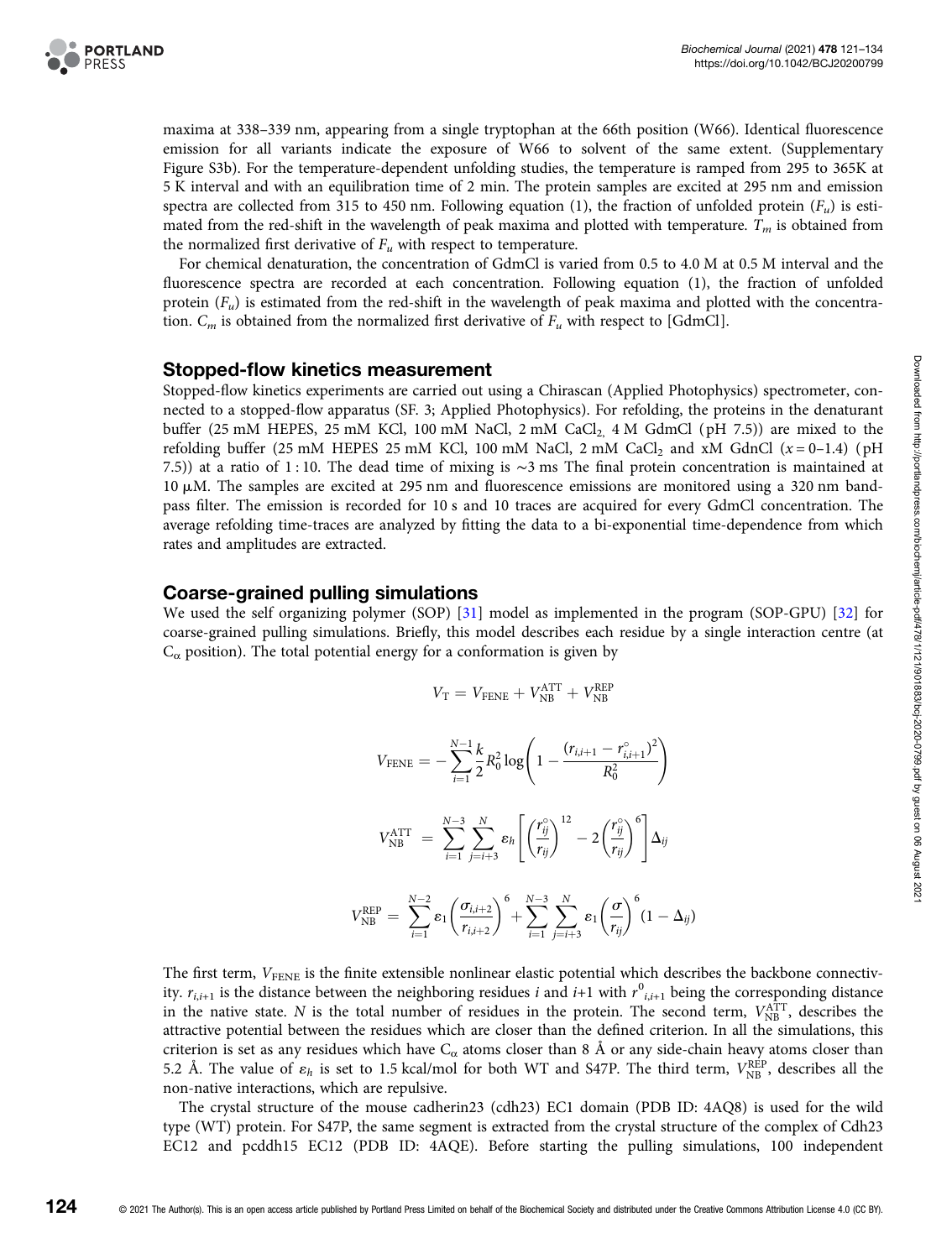

simulations of 20  $\mu$ s each are done for both WT and S47P to generate 100 structures each, which are then subjected to pulling simulation.

The steered molecular simulations are performed by fixing the N-terminus and pulling the C-terminus with a constant speed of 2.5  $\mu$ M/s in the direction of the vector joining N and C-termini. The spring constant of the cantilever is set to 35 pN/nm which is in the range of typical atomic force microscopy experiments. The forces of unbinding and contour lengths corresponding to peaks are calculated using MATLAB (MATLAB 2014a, The MathWorks, Natick, 2014) scripts. The contact maps are generated from the pulling trajectories using the program CONAN [33].

## WSME model

The WSME model is a native-centric Ising-like statistical mechanical model originally developed by Wako and Saitô [34], and later by Muñoz and Eaton [35]. It considers a binary representation of residue conformational status with  $1$  and  $0$  standing for the folded and unfolded status, respectively. Thus, the conformational landscape of an N-residue protein can be written as a vast array of binary strings with a total of  $2^N$  conformational states or microstates. We consider a reduced representation of a protein landscape where only states involving single stretches of folded residues (SSA for single sequence approximation), two stretches of folded residues (DSA for double sequence approximation) and DSA allowing for interactions across islands (if they are identified in the folded state), are considered as successfully employed by Eaton and co-workers [36]. For the 102 residue Cdh23-EC1 domain this would still correspond to a total of 8 847 804 microstates making it challenging to use the model in a quantitative manner. To do so, we employ the recent block approximation (i.e. the bWSME model [37]) that considers stretches of residues as blocks thus further coarse-graining the landscape but that is still physically realistic to capture multiple thermodynamic and kinetic features. For the 102 residue Cadherin and considering 3-residue blocks, the protein chain would be reduced to just 34 blocks while the total number of microstates would be brought down to 105 316, thus enabling rapid and automated fitting of DSC profiles and free-energy surface generation. Despite this minimalist representation, the model is detailed enough in that it includes contributions from van der Waals interactions, electrostatic interactions with a Debye–Hückel treatment, simplified solvation free energy function and residue-secondary structure-dependent entropic penalty [38]. The final parameters that reproduce the DSC profiles are listed in the Table 1 below. Follow parameterization, partial partition functions are accumulated to generate both free energy profiles and surfaces.

## All-atom molecular dynamics simulations

The starting structures for all-atom MD simulations are the same as those used for SMD. The simulations are performed using the CHARMM36 force field [39] with the program NAMD [40] version 2.13. The structures

| TADIC T. WONE MOUCL FAIAMCLCIS                                                                                                                |         |             |
|-----------------------------------------------------------------------------------------------------------------------------------------------|---------|-------------|
|                                                                                                                                               | WT      | <b>S47P</b> |
| PDB ID                                                                                                                                        | 4AQ8    | 4AQE        |
| ξ                                                                                                                                             | $-62.8$ | $-63.45$    |
| (van der Waals interaction energy)<br>(J mol <sup>-1</sup> per native contact identified with a $6 \text{ Å}$ cut-off)                        |         |             |
| $\Delta S_{\text{conf}}$                                                                                                                      | $-19.5$ | $-20.5$     |
| $(J \text{ mol}^{-1} K^{-1}$ per residue for all non-Glycine, non-Proline residues identified as strands/helices)<br>$\Delta S_{\text{conf}}$ | $-25.6$ | $-26.6$     |
| $(J \text{ mol}^{-1} K^{-1}$ per residue for all Glycines and non-strand/helical residues)                                                    |         |             |
| $\Delta S_{\text{conf}}$                                                                                                                      | 0.0     | 0.0         |
| $(J \text{ mol}^{-1} K^{-1}$ per residue for all prolines)                                                                                    |         |             |
| $\Delta C_{\rm p, cont}$                                                                                                                      | $-0.68$ | $-0.68$     |
| $(J \text{ mol}^{-1} K^{-1}$ per native contact)                                                                                              |         |             |
| lonic strength (mM)                                                                                                                           | 20      | 20          |
| рH                                                                                                                                            | 7.0     | 7.0         |

#### Table 1. WSME Model Parameters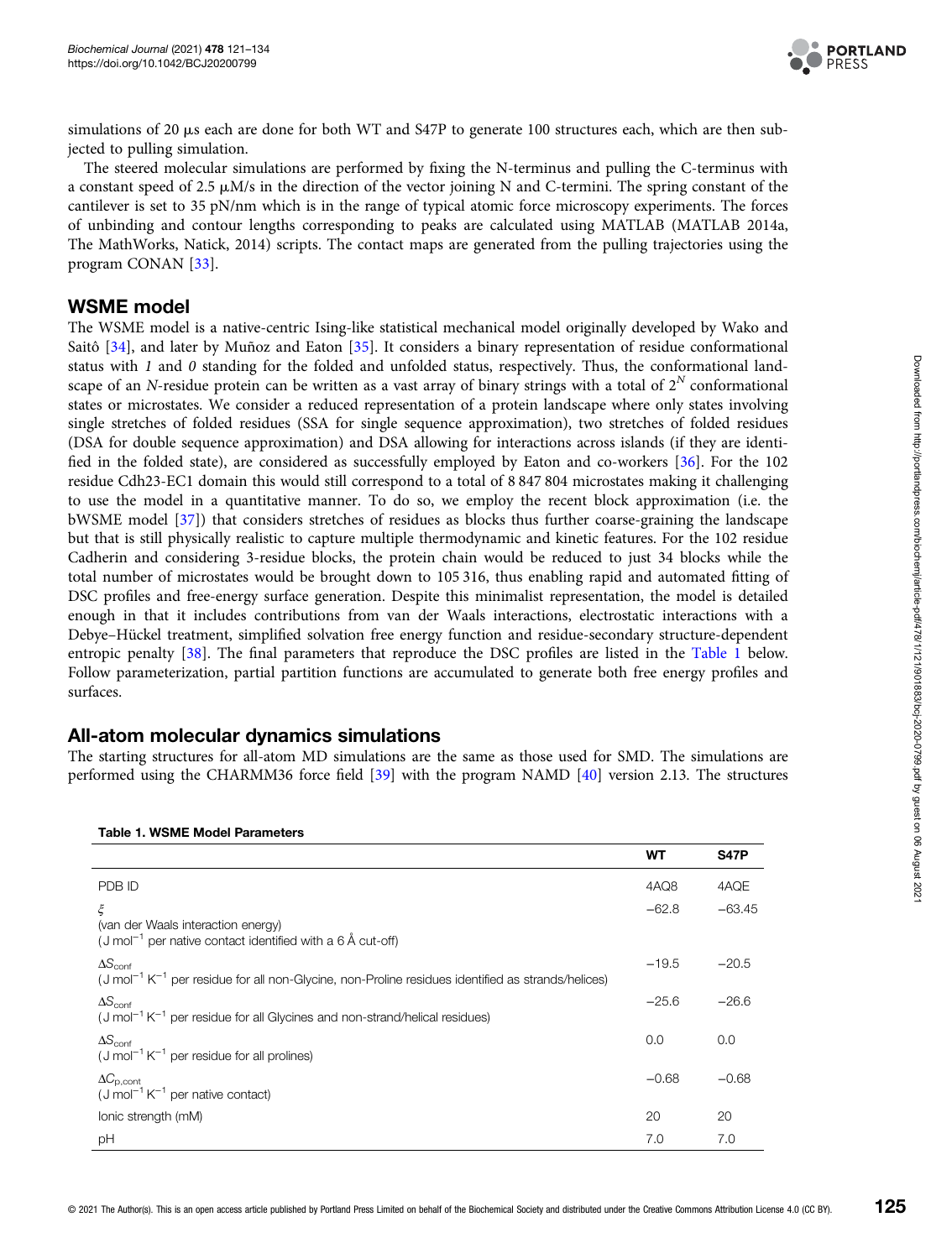

are solvated in an octahedral TIP3P [41] water box extending 10 Å from the surface of the protein. Bonds to the hydrogen atoms are restrained using SHAKE [42] algorithm and a time step of 2.0 fs is used. Periodic boundary conditions are applied and the electrostatic interactions are calculated using particle mesh Ewald (PME) [43] method. The structures are minimized for 5000 steps using the conjugate gradient minimization algorithm. The systems are then slowly heated to reach the temperature of 300 K over 300 ps. Finally, the systems are equilibrated for 5 ns each of canonical (NVT) and isothermal–isobaric (NPT) simulations. The equilibrated systems are simulated in NPT conditions for a total of 1  $\mu$ s (1\*400 ns, 1\*200 ns, 3\*100 ns) each for WT and S47P.

## Analysis of MD simulations

The hydrogen-bond network is created from the MD simulations using PyInteraph [44] and subsequently filtered to remove the transient hydrogen bonds which are present in less than 25% ( $p_{\text{crit}}$  (critical persistence calculated from the plot of size of largest cluster vs.  $p_{\min}$  (minimum persistence))) of the trajectory. The filtered network is plotted over the structures using PyMOL [45] plugin XPyder [46]. The circular dihedral correlation coefficient [47,48] is calculated using R scripts adapted from the Bios2cor package [49]. The steps included extracting the backbone dihedral angles from the concatenated trajectories using Bio3d [50,51] followed by the transformation of the matrix of dihedral angles to a circular object and calculation of circular correlation coefficient using R package 'circular'. The matrix of circular correlation coefficients is then filtered using Z-scores and only the correlations with Z-score more than 2.5 are retained.

# Results

# Proline mutant is thermodynamically less stable than the WT

From purely entropic considerations, the proline mutant S47P is expected to be more stable than the WT. However, ensemble thermal and chemical denaturation experiments point to the exact opposite. Specifically, we monitored the temperature-dependent changes in the hydrophobic exposure of the proteins using differential scanning fluorimetry (DSF) [52] (Supplementary Figure S4), differences in the unfolding cooperativity using DSC [53], alterations in the secondary structures using CD [54], and the tryptophan environment by following intrinsic tryptophan fluorescence from a single tryptophan at 66th position (W66) [55]. The S47P variant is found to be less stable than the WT with a melting temperature  $(T_m)$  of 331.2 ± 0.5 K and 339.2 ± 0.3 K, respectively, via far-UV CD (Figure 1C). Scanning calorimetry experiments display similar differences in melting temperatures (Figure 1B) but with a broader heat-capacity profile for the WT. Given that the unfolded state heat capacities do not differ between the variants, we can safely assume that the differences in stability are not a result of unfolded ensembles, to the extent that can be inferred from DSC.

The thermal melts interestingly point to differences in melting temperatures from different experiments with a span of 1–14 K for both proteins (Supplementary Figure S5). For large proteins, the difference in melting temperature is a hallmark of multi-state transitions. The likely presence of intermediate states for both WT and mutant are further confirmed from the absence of the isoemissive and isodichroic points in equilibrium thermal unfolding monitored by fluorescence and CD, respectively. Similarly, guanidinium chloride (GdmCl) melts monitored by intrinsic Trp (W66) emission display a lower chemical denaturation midpoint  $(C_m)$  for the mutant compared with the WT with a  $C_m$  of 0.6 M (Figure 1D). No isoemissive points are again observed for WT and mutant variants (Supplementary Figure S6). These observations highlight that intermediates are intrinsic to the Cdh23 conformational landscape.

## Statistical modeling of the cadherin conformational landscape

A mutation can have complex effects on the folding conformational landscape modulating the number and nature of the intermediates, apart from effects on the folded and unfolded ensembles [25]. To probe for such effects we employed the block description of the Ising-like bWSME model to generate a minimal 105 316 microstate representation of the folding conformational landscape of WT and the mutant S47P [37,38]. The model contributions from van der Waals interactions, electrostatics, and differences in backbone conformational entropy (see Methods). The model is parameterized by reproducing the DSC thermograms (Figure 1B) following which the free energy profiles and conformational landscapes are generated by accumulating partial partition functions. One-dimensional free-energy profiles can be generated as a function of the number of structured blocks, the natural order parameter for this model. It reveals a multi-state folding mechanism for both proteins (Figure 1E) with at least one major intermediate (the label I in Figure 1E) at 17 structured blocks.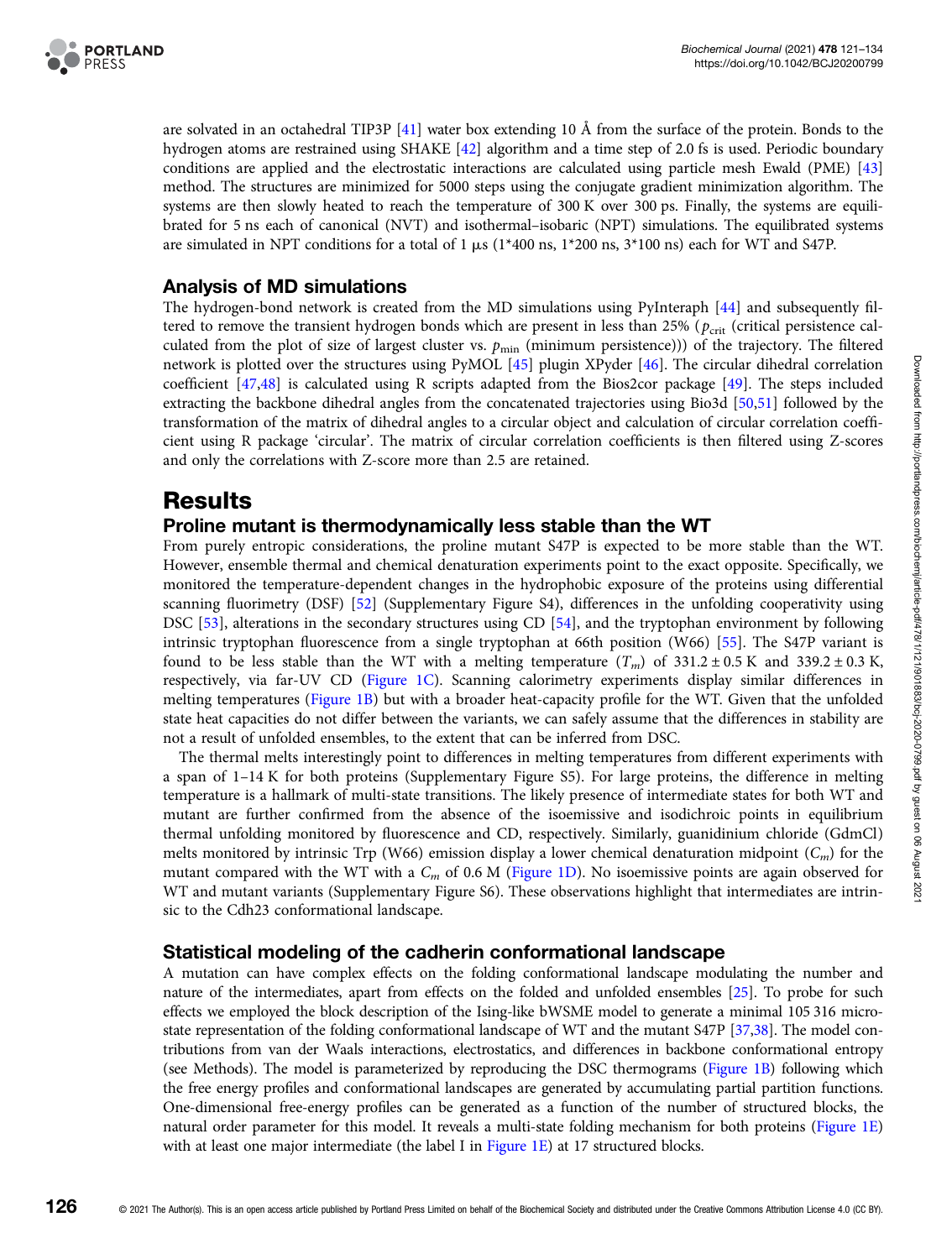

The most probable folding mechanism can be extracted by plotting the free-energy landscape as a function of the number of structured blocks in the N- and C-terminal half of the domain. It can be seen that the intermediate I involves significant structure in the C-terminal half of the protein (note the sea of blue in Figure 1F) following which the N-terminal half folds. The features on the unfolded side of the barrier are minimally affected, in agreement with DSC experiments that point to minimal unfolded state perturbation. These results are evidence that the mutation does not alter the nature of any partially structured state populated in the folding landscape or the unfolded ensemble but likely has an impact only on the folded ensemble. The model also predicts that the mutant would exhibit a lower folding rate as the folding thermodynamic barrier height is higher by ∼6 kJ mol−<sup>1</sup> in the mutant compared with the WT (Supplementary Figure S7).

### Proline mutation induces weaker correlated motions in β-strands

The downside of the native-centric model is that it does not account for intricate mutational effects on the folded ensemble. To explore this possibility, we performed  $1 \mu s$  long all-atom MD simulations in explicit solvent for both the WT and the mutant and measured the differences in the equilibrium intramolecular hydrogen-bond networks (see Methods). We find that S47 forms an integral part of the interaction network making a stable H-bond with E81 with 46% persistency, which in turn mediates another H-bond with K94 (Figure 2A). The S47P mutation eliminates this H-bond, and in addition to the loss of the direct interaction, weakens the H-bond between E81 and K94 (Figure 2A).



Figure 2. Effect of S47P mutation on the intramolecular H-bond network and circular cross-correlations. (A) Bead-and-stick representation of intramolecular H-bond networks in the WT (left) and S47P (right). Colored tubes indicate the H-bonds between residues while the colors indicate the degree of persistence (Blue (1)-White (0.62)-Red (0.25)). (B) Topology diagram of the Cdh23-EC1 domain. β-strands are marked as β (1–9) and helices as H (1–2). The terminals are marked as N and C. (C) Circular correlation coefficient maps of the main-chain dihedrals for WT (left) and S47P (right). (d) Differential circular correlation coefficient of the main-chain dihedrals of WT in relation to S47P. β-strands 1–9 are marked. The color map indicates the values for correlations.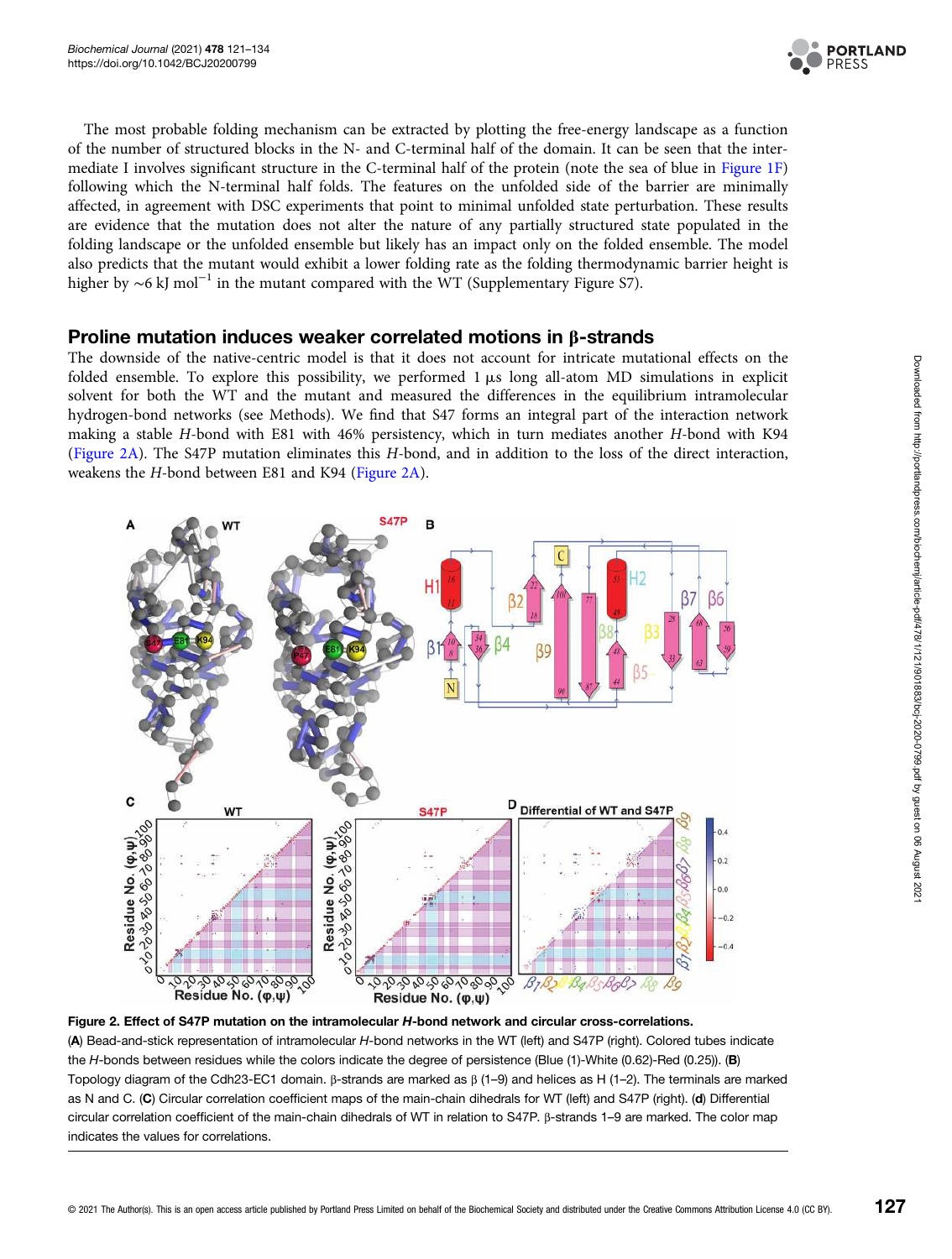

Long-range H-bond networks also control the correlated motions among β-strands in β-sheet rich proteins. Such correlated motions respond to physical perturbations by controlling the extent and rate of elastic deformations in a protein [48,56–60]. Proteins with stronger correlated motions can thus withstand larger perturbations. The correlated motions among β-strands in tip-link proteins are particularly important as they are evolutionarily designed to absorb and dissipate tension received from sound stimuli. Tip-link proteins undergo elastic conformational deformations under these high-frequency tensions from sound stimuli of varying magnitude [61–63]. Given that Cdh23-EC1 consists of nine β-strands (Figure 2B), it is possible that the rewired H-bond networks in S47P weaken the associated correlated motions. We thus calculated the circular cross correlation coefficient of the main-chain dihedrals ( $\varphi$  and  $\psi$ ) between all pairs of residues for both WT and S47P proteins, as estimates of the correlated motions of the protein backbone (see Methods). We observe that in WT, the main-chain dihedrals are correlated to not just the adjoining β-strands β8 and β9, β2 and β9, β5 and β8, but also extends to the next-nearest β-strands viz. β8 and β2 (Figure 2C). In case of S47P, all the correlations between β-strands, except between β5 and β8, are significantly dampened, to an extent that they are not visible at the chosen level of significance (Z-value  $> = 2.5$ ). It is interesting to note that the mutation (S47P) is not present in any of the β strands, rather in a loop connecting β5 and H2. S47 resides in β5 strand. To emphasize the loss of correlations, we have plotted the difference in the absolute values of the circular correlation coefficient for all the pairs of dihedrals (Figure 2D). It can be seen that all the correlations between the β-strands are weakened (blue). Some new correlations appear within the residues forming small helices in S47P (red), but these are localized and do not result in long-range correlated motions as seen in WT. Overall, the data indicate that a reduction in the number of interactions in the mutant adversely affects the correlated motions among β-strands (and loops) in the domain. The S47P domain thus loses the ability to dampen the deformations as fast as the WT version, likely contributing to a PHL phenotype.

### Proline mutation decelerates folding

The bWSME model predicts a slower folding rate for mutant compared with the WT. To test this experimentally, we performed in vitro folding kinetics as a function of the denaturant guanidinium hydrochloride (GdmCl) using a stopped-flow fluorescence setup. We obtain bi-exponential folding kinetic traces for both the WT and the mutant, with a linear dependence of the logarithm of the fast  $(k_f^0)$  and a slow  $(k_{sf}^0)$  rates on the denaturant (Supplementary Figure S8). The fast and slow-folding rates for the WT in the absence of denaturant are 93.7 s<sup>-1</sup> and 9.9 s<sup>-1</sup>, respectively (Figure 3B). For mutant, the fast-folding rate ( $k_{ff}^0$  = 6.2 s<sup>-1</sup>) is 15 times slower and the slow-folding rate  $(k_{sf}^{0} = 0.4 \text{ s}^{-1})$  is 25 times slower than the WT (Figure 3B). It is interesting to note that the amplitudes of both fast and slow rates vary dynamically with the [GdmCl]. For the WT, the amplitude corresponding to fast-phase dominates at low denaturant concentrations and seems to cross-over with the amplitude of the slow-phase at 1.45 M of GdmCl (Figure 3A). A similar feature can be observed for S47P with the faster component is dominating within our measurement range.

However, the overall contribution of the fast component is lower than the WT and no cross-over is observed. In other words, the relative contribution of the slow-folding component is more for mutant than the WT. In conventional refolding experiments, the amplitude of the slower phase (that generally corresponds to the rate determining step) decreases with increased destabilization resulting from shifts in equilibrium towards the unfolded ensemble. We observe the exact opposite for the WT here where the slow component starts dominating at higher denaturant concentration. This dynamic switch of amplitudes and hence the corresponding rates with denaturant is suggestive of parallel folding pathways. The relatively higher amplitude of the slow component in the mutant folding indicates that it prefers the slow-folding pathway relatively more than the WT. This in turn deaccelerates the overall folding significantly  $(10^2$  times than WT) (Supplementary Figure S8). It is interesting to note that while the bWSME model predicts the slow folding for the mutant accurately, it does not attribute the slower folding to parallel folding pathways (Figure 1E).

## In silico force pulling of individual molecules identifies multi-step unfolding

To explore the presence of parallel folding pathways and the conformational changes associated with it we performed coarse-grained steered molecular dynamics (CG-SMD) simulations using a SOP model with the crystal structures of WT (4AQ8) and S47P (4AQE) (see Methods). We preferred CG-SMD over all-atom SMDs as it allowed us to reach much longer simulation times (48 ms/simulation, 9.6 s in total), perform a vastly larger number of simulations (100 each) and unfold at much slower velocities (2.5  $\mu$ m/s). This is particularly important in this case as we know the unfolding follows multiple paths, requiring multiple simulations and the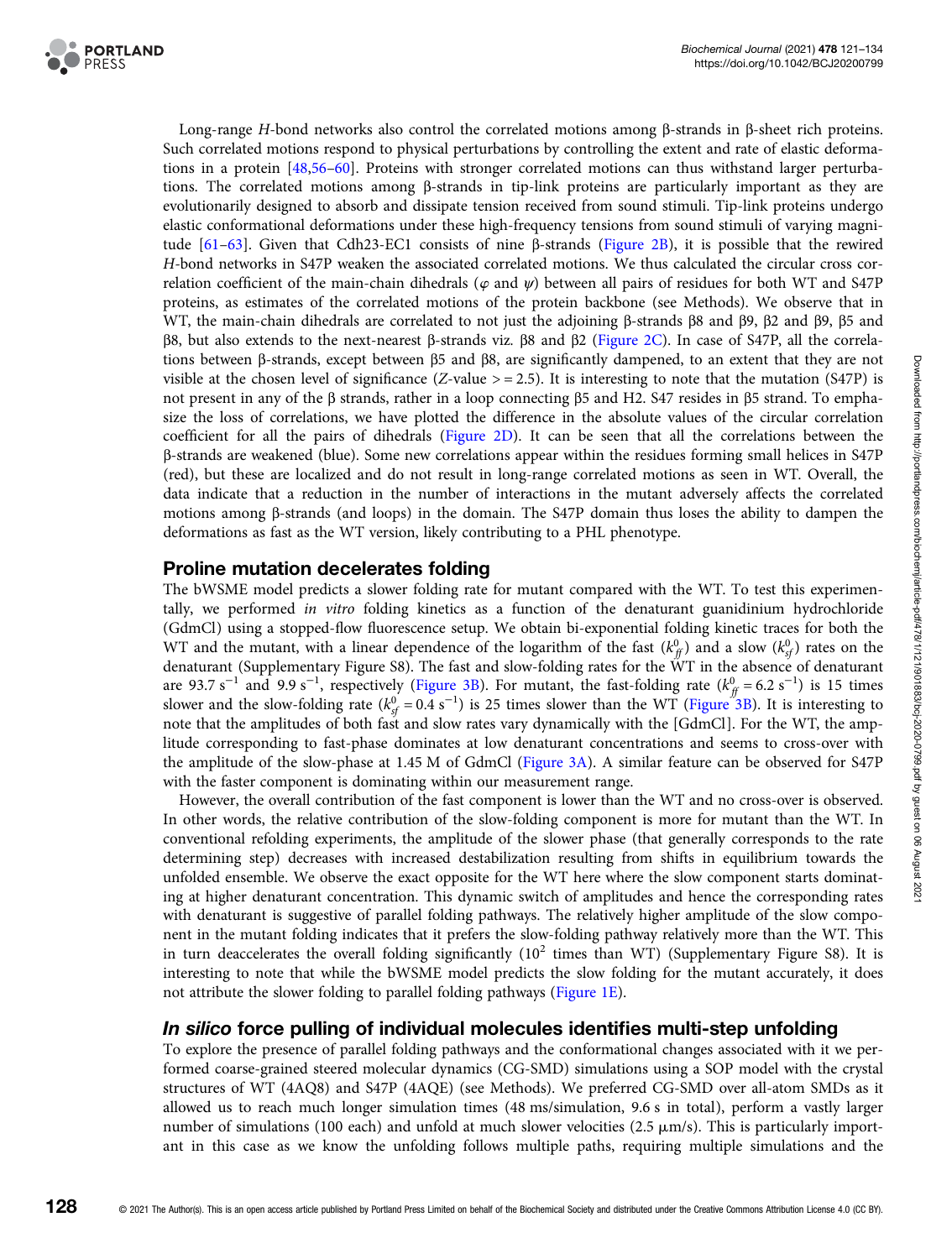



#### Figure 3. Folding and unfolding kinetic pathways for WT and S47P.

(A) A comparison of amplitudes for the fast (closed symbols) and slow (open symbols) phases for the WT (black) and S47P (red). (B) Folding rates of WT (black) and S47P (red) at different GmdCl concentrations. The fast and slow components are marked as closed and open symbols, respectively. The solid lines are the corresponding linear fits to the observed rates. (C) Representative force (F) vs. end-to-end distance curves for WT (black) and S47P (red) obtained from CG-SMD. Three unfolding peaks are highlighted as peak1 (cyan), peak2 (green), peak3 (orange). (D) Distributions of the unfolding forces  $(F_u)$  and the corresponding gain in contour lengths ( $\Delta L_c$ ) are compared for WT (black) and S47P (red) in a scattered plot. (E) Schematic representation of the two unfolding pathways for WT as observed in CG-SMD. The high-force pathway or pathway 1 is labeled as shearing and the low-force pathway or pathway 2 is represented unzipping. The color code in the WT chain is maintained from figure 2B to highlight the strands and helices. Contact maps are shown alongside each step to highlight the evolution of intramolecular contacts.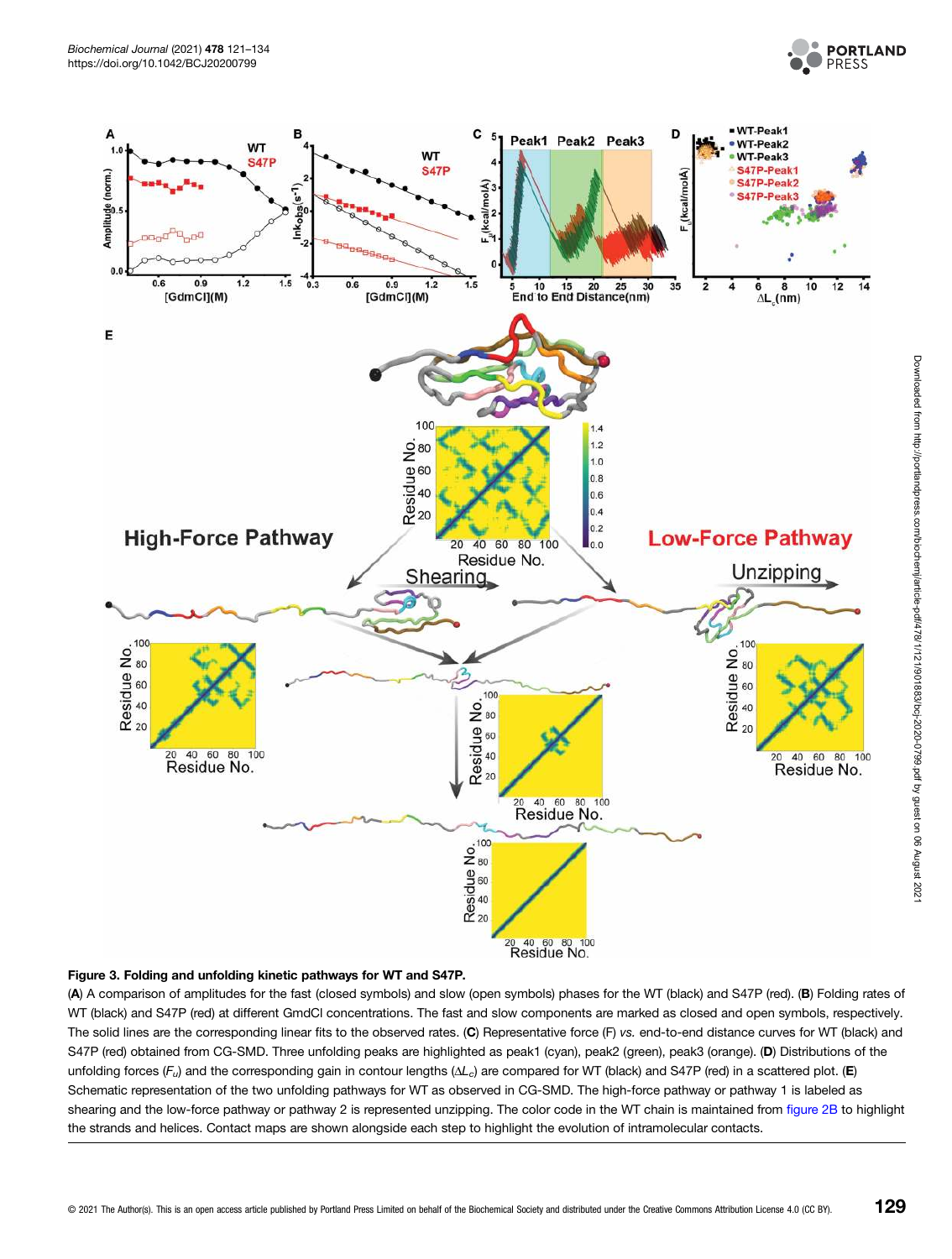

mutation affects long-term stability of the protein, requiring long simulations with slow pulling velocities. It is important to note that the proteins constituting the tip-link are under constant tension even in the absence of an acoustic stimulus [64]. A mutation that reduces the cross-correlated motions among constituting β-strands by the weakening of the long-range H-bond networks is thus expected to respond to mechanical tension differently. Exploring the differential impacts of the time-dependent forces on WT and S47P in SMD may thus be beneficial. Calculation of inter-residue distances, which is required for the structure-based approach used here, revealed subtle differences in the two crystal structures (Supplementary Figure S9) leading to a smaller number of inter-residue contacts in S47P, which could potentially alter the course of simulations. We analyzed the unfolding trajectories by plotting unfolding forces  $(F_u)$  and change in contour lengths ( $\Delta L_c$ ). In addition, we calculated contact maps for all the frames of the trajectories. In agreement with ensemble equilibrium data, the force-extension curves featured more than two-step unfolding of Cdh23 with three unfolding forces. No noticeable differences are observed between WT and mutant in the unfolding force-distributions (Supplementary material). However, a correlated plot between  $\Delta L_c$  and  $F_u$  (Figure 3C,D, Supplementary Figure S10b) featured two distinct unfolding pathways (Figure 3D) during the second rupture event, a low-force unfolding at a peak force of 2.41 ± 0.09 kcal/molÅ and  $\Delta L_c$  of 10.90 ± 0.34 nm, and a high-force unfolding at a peak force of  $3.75 \pm 0.16$  kcal/molÅ and  $\Delta L_c$  of 13.67  $\pm$  0.21 nm (Figure 3C,D). This is in line with the experimental measures of the kinetic pathways. WT follows both the pathways with nearly equal probabilities (51% high-force, 49% low-force). S47P, on the other hand, predominantly follows the low-force pathway (88%).

Upon analyzing the trajectories, we observed that in Pathway 1, the high-force pathway, the unfolding starts from the N-terminus, leading to unfolding till β5 while the rest of the protein stays folded. The next step is the detachment from the C-terminus and the interactions between β5 and β8 (Figure 3E) are broken leading to the unfolding of the C-terminus part (Supplementary Movie S1, Figure 3D). Complete unfolding is achieved by the disruption of contacts between β5, β2, β6, and β7. Interestingly, this pathway is predicted by the bWSME model wherein the N-terminal half unfolds first followed by the C-terminal half of the protein. In Pathway 2, the lower force pathway, there is the simultaneous release of the N and C-termini leading to unfolding till β3 from the N-terminus and detachment of β9 from β8 on the C-terminus (Supplementary Movie S2, Figure 3E). This is followed by the disruption of β3-β7 on the N-terminus and β5-β8 on the C-terminus. The last step in Pathway 1, is the disruption of contacts between β5, H2, β6, and β7. The observation that S47P follows Pathway 2 (where the C-terminus unfolds early) is consistent with the lower number of inter-residue contacts made by the C-terminus and the results from MD simulations which showed a stronger H-bond network due to the interaction between S47 and E81. It is interesting to note here that while the second step involves the detachment of β8 from β5 in both the pathways, the previous detachment of β9 from β8 converts the sliding detachment to unzipping leading to unfolding at lower force (Figure 3E). Importantly, the correlated motion between β8 and β9 is lost in the mutant, a resultant of the loss of H-bonding network between E81 (in β8) and K94 (in β9). Overall, our SMD results further highlight the possibility of the parallel kinetic pathways for both WT and S47P.

# The specificity of S47

How specific is the S47P mutation? To evaluate this, we resorted to the server Frustratometer [65] that provides a first look at the degree of frustration of specific amino acids at specific positions. We find that S47 in Cdh23 contributes to minimally frustrated interactions (Supplementary Figure S11). As per the principle of minimal frustration [65], the majority of other amino acid pairs than Ser at the 47th position of Cdh23 would introduce unfavorable interactions. True to this observation, Pro47 enhances the frustration (Supplementary Figure S11). However, Ser47, though conserved in most species, is evolutionarily replaced with Val(V) in Zebrafish, Callorhinchus milii (fish), Gekko japonicus (reptiles), anser cygnoides domesticus (Swan goose), Alligator mississippiensis (crocodile reptile), Gallus gallus (ave) (Supplementary Figure S2). Many of these species with the V47 possess better sensitivity in hearing than humans, specifically at a lower frequency. Some of these species also evolutionarily fulfill the need of hearing at high underwater pressure or low air pressure. We find that V47 in Cdh23-EC1 leads to the formation of four additional minimally frustrated contacts with residues E49, A51, V90, T92 while maintaining the two formed by S47 (Supplementary Figure S11). V47 in Cdh23 thus can facilitate the formation of favorable native interactions during folding and may steer more robust folding than the S47-variant. We thus considered Cdh23-EC1(V47) as an antipode to the PHL mutant (S47P) and investigated the effect of Val47 on Cdh23. Since the crystal structure for the V47-variant is not available, we modeled the protein from the WT structure (4AQ8) and mutated using PyMOL. We noticed that the native H-bond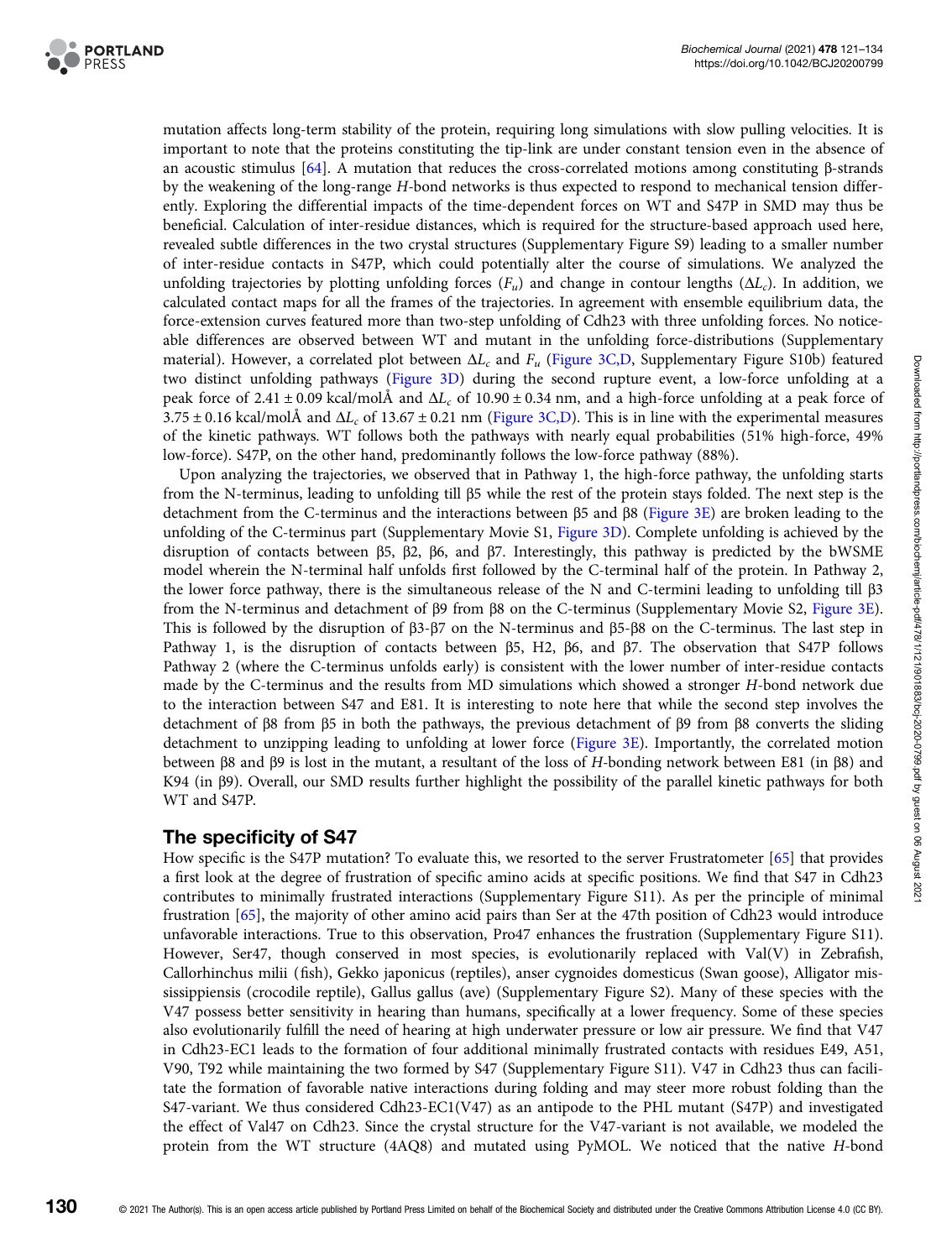





(A) Bead-and-stick representation of the intramolecular H-bond networks for Cdh23-EC1(V47). Colored tubes indicate the H-bonds between residues while the colors represent the degree of persistence (Blue (1)-White (0.62)-Red (0.25)). (B,C) Thermal (B) and chemical unfolding (C) of the wildtype variants of Cdh23 as monitored by far-UV CD and intrinsic tryptophan fluorescence, respectively. The data are normalized to estimate unfolded populations (see Methods). The solid lines are fits to a two-state model for a visual guidance.

network is restored and even strengthened by valine at position 47. V47 maintains the H-bond with E81 as in S47 (Figure 4A) but with a higher persistence (54%), indicating further stabilization of the H-bond. The stabilization of V47-E81 interactions further strengthens the E81-K94 interaction in Cdh23-EC1(V47).

To measure the thermodynamic stability differences in these two evolutionarily different proteins, we performed temperature- and denaturant-induced unfolding studies using CD and tryptophan fluorescence as before. We observe a higher  $T_m$  for the V47-variant, indicating a better thermal resistance towards unfolding for V47 than S47-variant (Figure 4B). Similarly, we observe a higher  $C_m$  for V47 than S47 from chemical denaturation experiments (Figure 4C). Clearly, V47-variant is more compact with denser inter-residue interactions and thermodynamically more stable than S47-variant. Thus, the substitution to Val may not be random, but could rather arise from an evolutionary demand for sustaining in high underwater hydrostatic pressure [66].

# **Discussion**

In progressive hearing loss (PHL), the onset of hearing loss starts much early and drives towards complete loss at a relatively faster rate than normal [16]. Our study focuses on a mutation that maintains the native structure and function of the WT from birth but, however, deteriorates with aging at an aggressive rate and causes PHL. It is important to note that the mutation of the protein is in the extracellular region, and the site is not associated with cellular signaling. Loss of function with aging in PHL is thus arising from the gradual changes in the physical properties of the protein. We connect the differences in the biophysical properties of the mutant with the disease and subsequently propose a predictive model for ARHL with the WT protein. In this work, we evaluated the properties of the WT and mutant protein over a large parametric space spanning the equilibrium and dynamic properties. We report a lower thermodynamic stability, remarkable loss of cross-correlated motions in β-strands, and a significantly slower rate of folding with mutation. While the lower thermodynamic stability makes the mutant more vulnerable to the heat-shock, the lack of correlated motions in the mutant reduces its tenability. Less correlated motions in β-strands makes the mutant sensitive to perturbations, thus incurring gradual deformations with sound or other external stimuli. The slow refolding is an experimental manifestation of the reduced cross-correlated motions. Our SMD simulations also indicate a low-force unfolding pathway as most preferred for the mutant, indicating that the mutant is more prone to external perturbations, either isotropically arising from thermal energy change or anisotropically arising from loud noise.

Long-range electrostatic interactions, predominantly H-bond interactions sculpt the cross-correlated motions among β-strands in a protein [48]. The extent of electrostatic interactions is delicately dependent on the ionic strength of the media. It is, therefore, expected that changes in the inner ear fluid composition with age, will alter the cross-correlated motions among β-strands in Cdh23 and carve gradual deformations in the protein,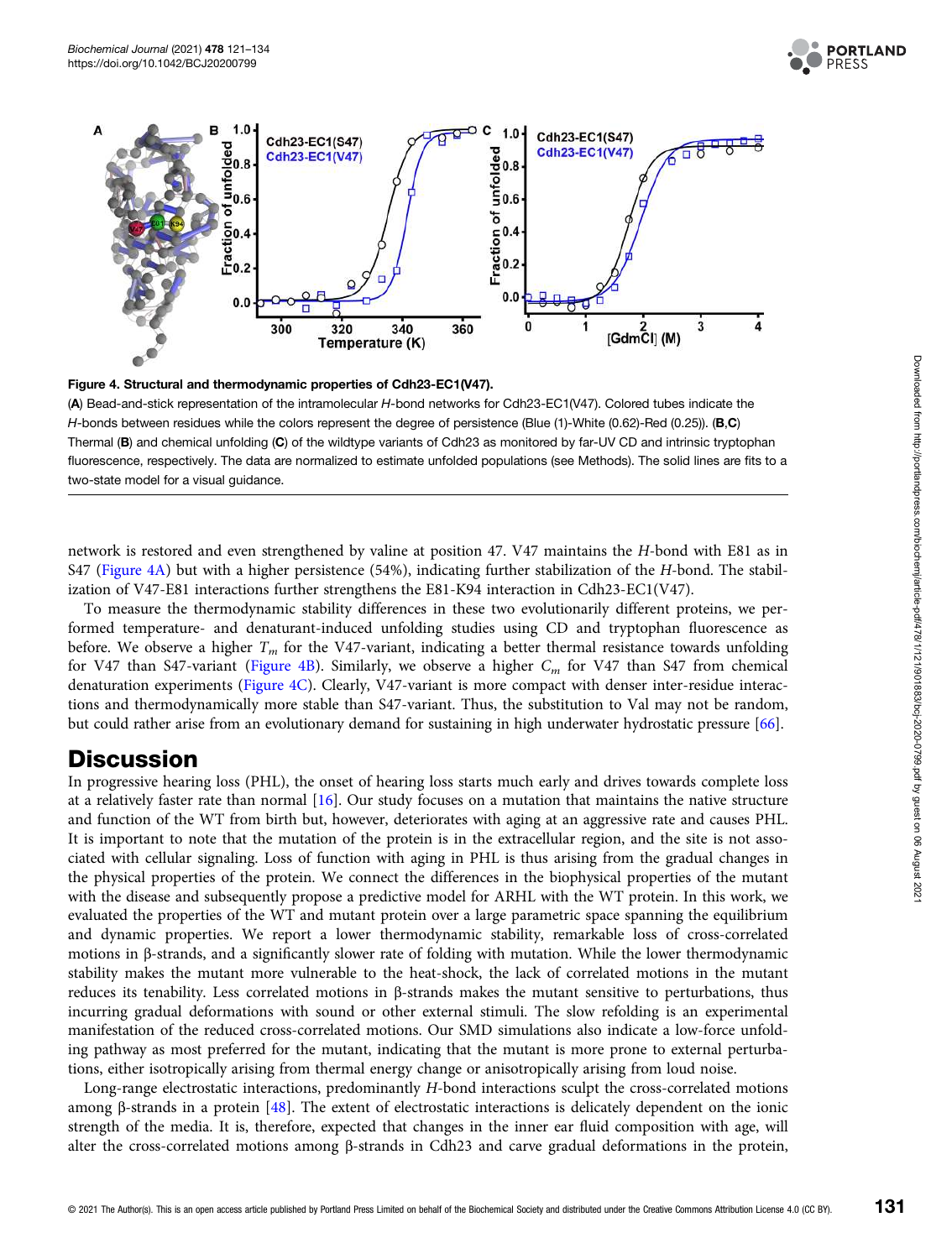

leading to hearing loss. The fluctuations in the inner ear fluid composition with aging are common, e.g. depletion in calcium concentrations due to aberrant calcium homeostasis [67], alterations in the glucose concentration due to reduced metabolic rates [68]. We, therefore, propose that the gradual change in the inner ear fluid composition with aging hinders the cross-correlated motions among β-strands in the Cdh23 by altering the inter-residue interactions, and makes the protein more susceptible to deformations under sound stimuli.

Tip-link proteins regularly experience mechanical tension from sound stimuli. As shock resistors, the correlated motions in the β-rich domains help tip-links to accommodate the conformational changes and absorb or dissipate tension. Loss in correlated motions with time from the break in H-bond network and loss of intra-residue interactions gradually abolish the shockproof ability, leading to hearing loss with aging. Our work highlights such loss in correlated motions can modulate both stability (weakening native interactions) and rates (slower rates) contributing to progressive hearing loss. What triggers such loss in the interaction network under physiological conditions with time is not clear from here. One likely needs to consider the external environmental noise and internal noise such as the effect of drugs, metabolites, minerals etc. to identify the perturbations and their consequences. Our work thus lays the foundations for understanding hearing loss from the perspective of basic biophysical factors.

#### Competing Interests

The authors declare that there are no competing interests associated with the manuscript.

#### Funding

This work was supported by the DBT/ Wellcome Trust India Alliance Fellowship [grant number: IA/I/15/1/501817] awarded to SR.

#### Author notes

These authors contributed equally: S.G., A.S. and G.S.S.

#### CRediT Contribution

Sabyasachi Rakshit: Conceptualization, Visualization, Writing — original draft, Project administration, Writing review and editing. Surbhi Garg: Formal analysis, Methodology, Visualization. Amin Sagar: Formal analysis, Methodology, Visualization. Gayathri S. Singaraju: Formal analysis, Methodology, Visualization. Rahul Dani: Formal analysis. Naimat Kalim Bari: Formal analysis. Athi N Naganathan: Visualization, Writing — review and editing.

#### Availability of data and materials

All data generated or analyzed during this study are included in this published article (and its supplementary information files).

#### Acknowledgements

S.R. acknowledges the financial support by the DBT/Wellcome Trust India Alliance, Indian Institute of Science Education and Research Mohali (IISERM), and Centre for Protein Science Design and Engineering (CPSDE), Indian Institute of Science Education and Research Mohali. S.G. and G.S.S. sincerely thank IISERM for financial support. NKB thanks DST for Research Fellowship. A.S. thanks CPSDE and the Labex EpiGenMed, an « Investissements d'avenir » program (ANR-10-LABX-12-01) for financial support.

#### Abbreviations

ARHL, age-related hearing loss; CD, circular dichroism; CG-SMD, coarse-grained steered molecular dynamics; DSC, differential scanning calorimetry; MD, molecular dynamics; PHL, progressive hearing loss; SOP, self organizing polymer; WT, wildtype.

#### References

- Bovo, R., Ciorba, A. and Martini, A. (2011) Environmental and genetic factors in age-related hearing impairment. Aging Clin. Exp. Res. 23, 3-10 https://doi.org/10.1007/BF03324947
- 2 Morata, T.C. (2003) Chemical exposure as a risk factor for hearing loss. J. Occup. Environ. Med. 45, 676-682 https://doi.org/10.1097/01.jom. 0000071507.96740.70
- 3 Lautermann, J., Crann, S.A., McLaren, J. and Schacht, J. (1997) Glutathione-dependent antioxidant systems in the mammalian inner ear: effects of aging, ototoxic drugs and noise. Hear. Res. 114, 75–82 https://doi.org/10.1016/S0378-5955(97)00154-8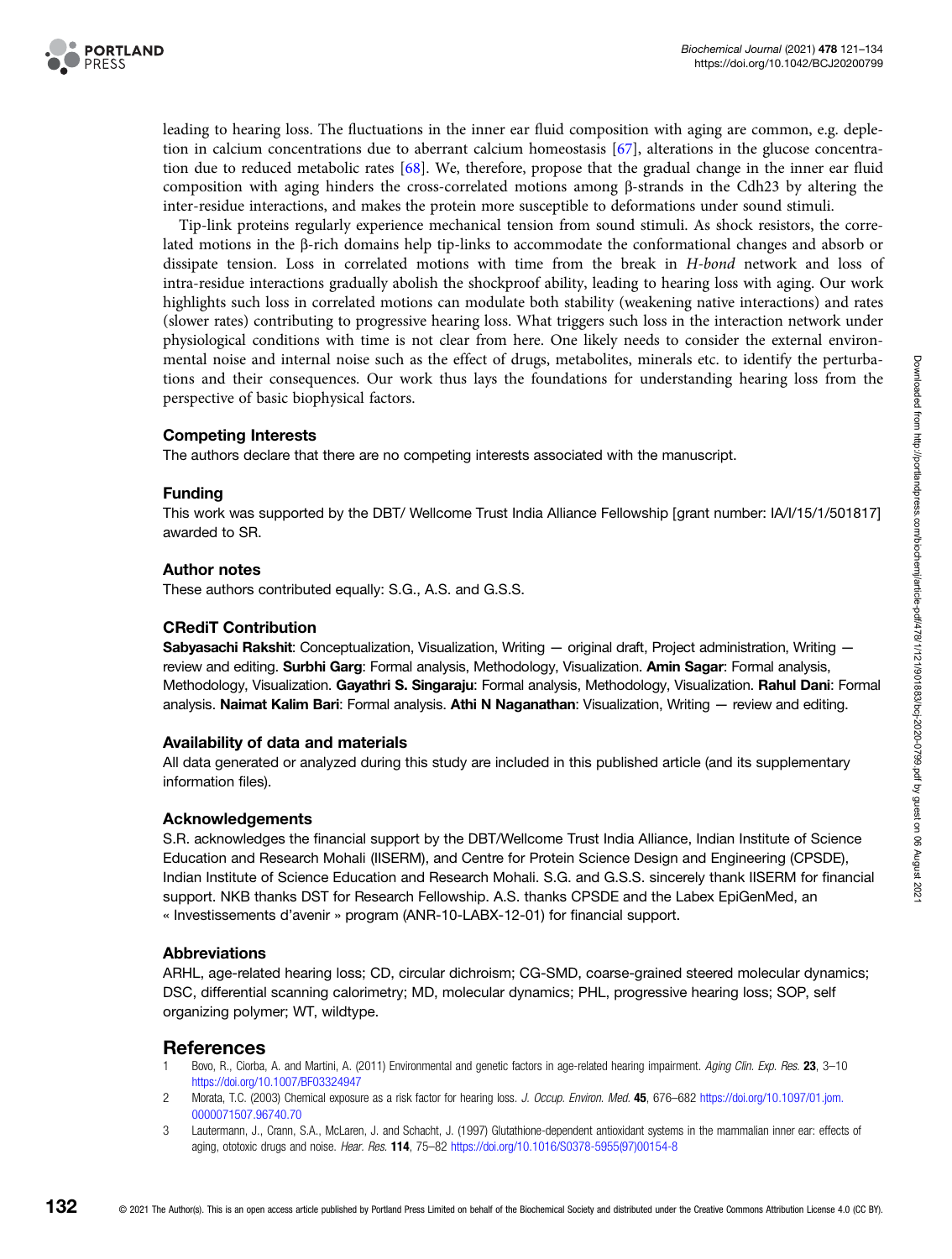

- 4 Thomas, K. (1989) Hearing threshold in patients with diabetes mellitus. J. Laryngol. Otol. 103, 164–168 https://doi.org/10.1017/S0022215100110394<br>5 Chang. S.J., Chen. C.J., Lien. C.H. and Sung. F.C. (2006) Hearing loss i
- Chang, S.J., Chen, C.J., Lien, C.H. and Sung, F.C. (2006) Hearing loss in workers exposed to toluene and noise. Environ. Health Perspect. 114, 1283–1286 https://doi.org/10.1289/ehp.8959
- 6 Corey, D.P. and Hudspeth, A.J. (1983) Kinetics of the receptor current in bullfrog saccular hair cells. J. Neurosci. 3, 962–976 https://doi.org/10.1523/ JNEUROSCI.03-05-00962.1983
- 7 Gillespie, P.G. and Walker, R.G. (2001) Molecular basis of mechanosensory transduction. Nature 413, 194–202 https://doi.org/10.1038/35093011
- 8 Kazmierczak, P., Sakaguchi, H., Tokita, J., Wilson-Kubalek, E.M., Milligan, R.A., Müller, U. et al. (2007) Cadherin 23 and protocadherin 15 interact to form tip-link filaments in sensory hair cells. Nature 449, 87-91 https://doi.org/10.1038/nature06091
- 9 Siemens, J., Lillo, C., Dumont, R.A., Reynolds, A., Williams, D.S., Gillespie, P.G. et al. (2004) Cadherin 23 is a component of the tip link in hair-cell stereocilla. Nature 428, 950-955 https://doi.org/10.1038/nature02483
- 10 Johnson, K.R., Erway, L.C., Cook, S.A., Willott, J.F. and Zheng, Q.Y. (1997) A major gene affecting age-related hearing loss in C57BL/6J mice. Hear. Res. 114, 83–92 https://doi.org/10.1016/S0378-5955(97)00155-X
- 11 Noben-Trauth, K., Zheng, Q.Y. and Johnson, K.R. (2003) Association of cadherin 23 with polygenic inheritance and genetic modification of sensorineural hearing loss. Nat. Genet. 35, 21–23 https://doi.org/10.1038/ng1226
- 12 Yasuda, S.P., Seki, Y., Suzuki, S., Ohshiba, Y., Hou, X., Matsuoka, K. et al. (2020) 753A > G genome editing of a Cdh23ahl allele delays age-related hearing loss and degeneration of cochlear hair cells in C57BL/6J mice. Hear. Res. 389, 107926 https://doi.org/10.1016/j.heares.2020.107926
- 13 Hazra, J.P., Sagar, A., Arora, N., Deb, D., Kaur, S. and Rakshit, S. (2019) Broken force dispersal network in tip-links by the mutations at the Ca<sup>2+</sup>-binding residues induces hearing-loss. Biochem. J. 476, 2411-2425 https://doi.org/10.1042/BCJ20190453
- 14 De Brouwer, A.P.M., Pennings, R.J.E., Roeters, M., Van Hauwe, P., Astuto, L.M., Hoefsloot, L.H., et al. (2003) Mutations in the calcium-binding motifs of CDH23 and the 35delG mutation in GJB2 cause hearing loss in one family. Hum. Genet. 112, 156–163 https://doi.org/10.1007/ s00439-002-0833-0
- 15 Han, F., Yu, H., Tian, C., Chen, H.E., Benedict-Alderfer, C., Zheng, Y. et al. (2012) A new mouse mutant of the Cdh23 gene with early-onset hearing loss facilitates evaluation of otoprotection drugs. Pharmacogenomics J. 12, 30–44 https://doi.org/10.1038/tpj.2010.60
- 16 Seldran, F., Gallego, S., Micheyl, C., Veuillet, E., Truy, E. and Thai-Van, H. (2011) Relationship between age of hearing-loss onset, hearing-loss duration, and speech recognition in individuals with severe-to-profound high-frequency hearing loss. J. Assoc. Res. Otolaryngol. 12, 519-534 https://doi.org/10. 1007/s10162-011-0261-8
- 17 Mizutari, K., Mutai, H., Namba, K., Miyanaga, Y., Nakano, A., Arimoto, Y., et al. (2015) High prevalence of CDH23 mutations in patients with congenital high-frequency sporadic or recessively inherited hearing loss. Orphanet J. Rare Dis. 10, 60 https://doi.org/10.1186/s13023-015-0276-z
- 18 Partridge, A.W., Therien, A.G. and Deber, C.M. (2004) Missense mutations in transmembrane domains of proteins: phenotypic propensity of polar residues for human disease. Proteins Struct. Funct. Genet. 54, 648-656 https://doi.org/10.1002/prot.10611
- 19 Molnár, J., Szakács, G. and Tusnády, G.E. (2016) Characterization of disease-associated mutations in human transmembrane proteins. PLoS One 11, 1–13 https://doi.org/10.1371/journal.pone.0151760
- 20 Petukh, M., Kucukkal, T.G. and Alexov, E. (2015) On human disease-causing amino acid variants: statistical study of sequence and structural patterns. Hum. Mutat. 36, 524–534 https://doi.org/10.1002/humu.22770
- 21 Khan, S. and Vihinen, M. (2007) Spectrum of disease-causing mutations in protein secondary structures. BMC Struct. Biol. 7, 1-18 https://doi.org/10. 1186/1472-6807-7-56
- 22 Bajaj, K., Madhusudhan, M.S., Adkar, B.V., Chakrabarti, P., Ramakrishnan, C., Sali, A. et al. (2007) Stereochemical criteria for prediction of the effects of proline mutations on protein stability. PLoS Comput. Biol. 3, 2465–2475 https://doi.org/10.1371/journal.pcbi.0030241
- 23 MacArthur, M.W. and Thornton, J.M. (1991) Influence of proline residues on protein conformation. J. Mol. Biol. 218, 397-412 https://doi.org/10.1016/ 0022-2836(91)90721-H
- 24 Schindler, T., Mayr, L.M., Landt, O., Hahn, U. and Schmid, F.X. (1996) The role of a trans-proline in the folding mechanism of ribonuclease T1. Eur. J. Biochem. 241, 516–524 https://doi.org/10.1111/j.1432-1033.1996.00516.x
- 25 Naganathan, A.N. (2019) Modulation of allosteric coupling by mutations: from protein dynamics and packing to altered native ensembles and function. Curr. Opin. Struct. Biol. 54, 1–9 https://doi.org/10.1016/j.sbi.2018.09.004
- 26 Sotomayor, M., Weihofen, W.A., Weihofen, W.A. and Corey, D.P. (2012) Structure of a force-conveying cadherin bond essential for inner-ear mechanotransduction. Nature 492, 128-132 https://doi.org/10.1038/nature11590
- 27 Bierman, H.S. and Carr, C.E. (2015) Sound localization in the alligator. Hear. Res. 329, 11-20 https://doi.org/10.1016/j.heares.2015.05.009
- 28 Hill, E.M., Koay, G., Heffner, R.S. and Heffner, H.E. (2014) Audiogram of the chicken (gallus gallus domesticus) from 2 Hz to 9 KHz. J. Comp. Physiol. A Neuroethol. Sens. Neural Behav. Physiol. 200, 863–870 https://doi.org/10.1007/s00359-014-0929-8
- 29 Singaraju, G.S., Sagar, A., Kumar, A., Samuel, J.S., Hazra, J.P., Sannigrahi, M.K. et al. (2020) Structural basis of the strong cell-cell junction formed by cadherin-23. FEBS J. 287, 2328–2347 https://doi.org/10.1111/febs.15141
- 30 Guzman-Casado, M., Parody-Morreale, A., Robic, S., Marqusee, S. and Sanchez-Ruiz, J.M. (2003) Energetic evidence for formation of a PH-dependent hydrophobic cluster in the denatured state of thermus thermophilus ribonuclease H. J. Mol. Biol. 329, 731-743 https://doi.org/10.1016/S0022-2836 (03)00513-8
- 31 Hyeon, C., Dima, R.I. and Thirumalai, D. (2006) Pathways and kinetic barriers in mechanical unfolding and refolding of RNA and proteins. Structure 14, 1633–1645 https://doi.org/10.1016/j.str.2006.09.002
- 32 Zhmurov, A., Dima, R.I., Kholodov, Y. and Barsegov, V. (2010) SOP-GPU: accelerating biomolecular simulations in the centisecond timescale using graphics processors. Proteins Struct. Funct. Bioinform. 78, 2984-2999 https://doi.org/10.1002/prot.22824
- 33 Mercadante, D., Gräter, F. and Daday, C. (2018) CONAN: a tool to decode dynamical information from molecular interaction maps. Biophys. J. 114, 1267–1273 https://doi.org/10.1016/j.bpj.2018.01.033
- 34 Wako, H. and Saitô, N. (1978) Statistical mechanical theory of the protein conformation. II. folding pathway for protein. J. Phys. Soc. Jpn. 44, 1939–1945 https://doi.org/10.1143/JPSJ.44.1939
- 35 Muñoz, V. and Eaton, W.A. (1999) A simple model for calculating the kinetics of protein folding from three-dimensional structures. Proc. Natl. Acad. Sci. U.S.A. 96, 11311–11316 https://doi.org/10.1073/pnas.96.20.11311